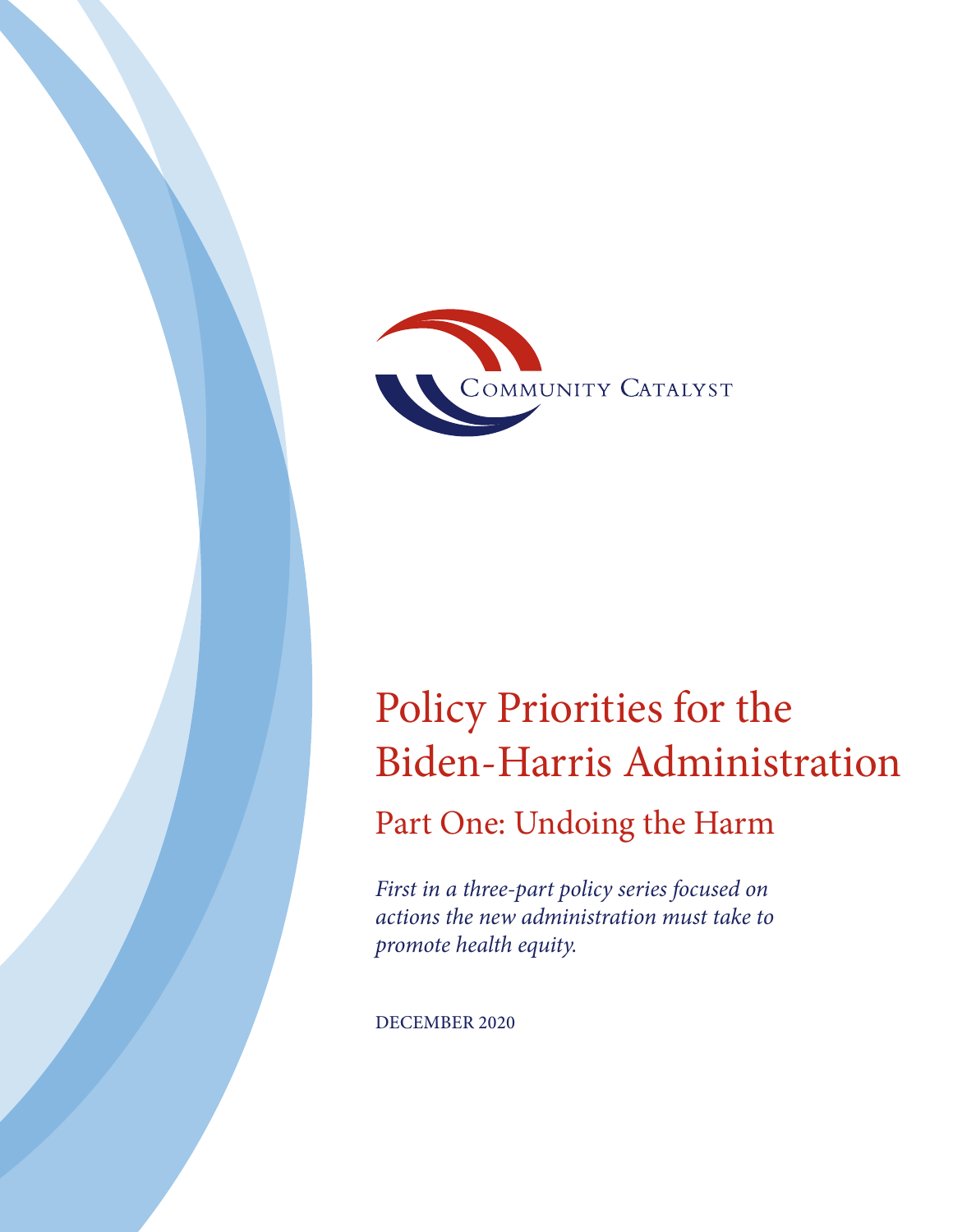# Executive Summary

This document is the first in a three-part series designed to offer key recommendations to the Biden-Harris administration regarding how to advance health equity and make our nation's health system more responsive to the health needs of all people, regardless of income, race, immigration status, gender identity, ability and age. There is so much work to be done to expand access to affordable comprehensive coverage; to promote high-quality accessible care; and to address social determinants of health and other key factors that influence health outcomes. A major part of that work is speedily unwinding the unprecedented harm caused by the Trump administration – which was clearly targeted at people already hurt most by our health system today, especially Black and brown communities, immigrants and LGBTQ+ people.

The harm of longstanding barriers to good health has been amplified by the COVID-19 pandemic. Specifically, the disproportionate impact of COVID-19 on Black, indigenous and other people of color (BIPOC) – including older Black and brown people – illustrates the predictable results of past and present social and economic policy choices that have perpetuated structural racism and created and maintained racial inequity in health, work, wealth and education. While the inequities in American society are deeply ingrained and will not be eradicated overnight, a new administration can and must make a start.

The recommendations outlined in this document have been formulated in collaboration with Community Catalyst's state, local and national partners, with particular adherence to our commitment to amplifying the work of Black-led and community-led organizations. Forthcoming documents in this series will focus on proactive policy, both administrative and legislative.

Below we provide a roadmap to unwinding the previous administration's harmful executive branch policies designed to exclude people from health access. There are clear sequential steps that the incoming administration must take from day one through the first three months to communicate its intent and commitment to equity. **Taking these administrative steps will deliver a clear message to the country that health equity, rooted in racial justice, is a priority and foundational to building a more just society.** The incoming administration must prioritize the following:

- **On day one, the administration must extend the COVID-19 public health emergency, protect the Affordable Care Act and open the doors for health coverage.** On the first day in office, the president must direct Health and Human Services (HHS) to extend the public health emergency (PHE), take steps to change its stance in the *California v. Texas* case, and open up the ACA Marketplaces for those affected by COVID-19. These actions convey the importance of health coverage during a pandemic and a commitment to addressing longstanding barriers to health care.
- **Roll back the harmful policies of the Trump administration that target people of color, LGBTQ+ people, immigrants, women, older adults and people with disabilities.** These policies range from the harmful public charge rule, to the gutting of anti-discrimination protections, and to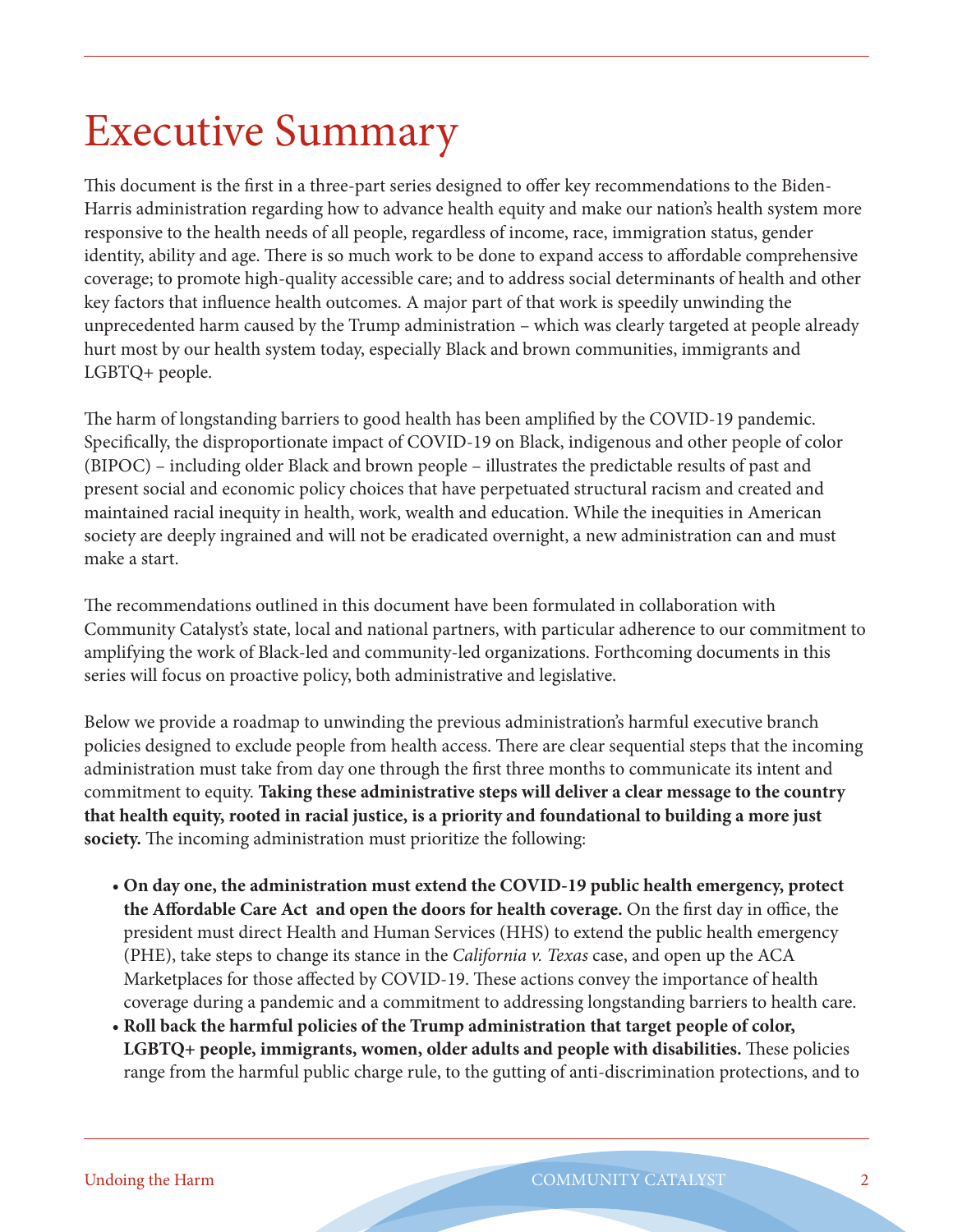the Title X rule that has decimated federally-funded family planning programs that had served more than four million low-income people, many of them people of color. The goals of unwinding the harm must be about strengthening the ACA and building back a more robust system than was originally designed. Beyond the ACA, the Trump administration deliberately sought to minimize the role of administrative action in guiding and supporting state policy implementation and to restrict access to the safety net more broadly; these efforts were meant to reduce the federal government's role in protecting excluded populations, instead using government as a tool to protect and benefit a few.

- **Shore up Medicaid by positioning the program for administrative success.** The past four years have seriously harmed the Medicaid program and its ability to reach and serve those who need it. New agency leadership must take swift action to clearly condemn approaches that deny people access to Medicaid. This includes revoking harmful waivers that allow for work requirements and other restrictions, alongside moving states into compliance with existing law surrounding eligibility and enrollment. Importantly, the administration must rescind recent guidance regarding the Families First Coronavirus Response Act (FFCRA) that allows states to cut benefits during our current health crisis.
- **Rescind rules and regulations that obstruct access to ACA coverage.** Reversing the Trump administrative agenda that hampered consumer access to affordable health coverage, particularly during the pandemic, is vital to recovery. This includes restoring navigator funding, restoring regulations that limit the use of junk plans and rescinding guidance that limits access to affordable coverage. These steps will reassure consumers across the country that this administration is laserfocused on improving their health and economic success.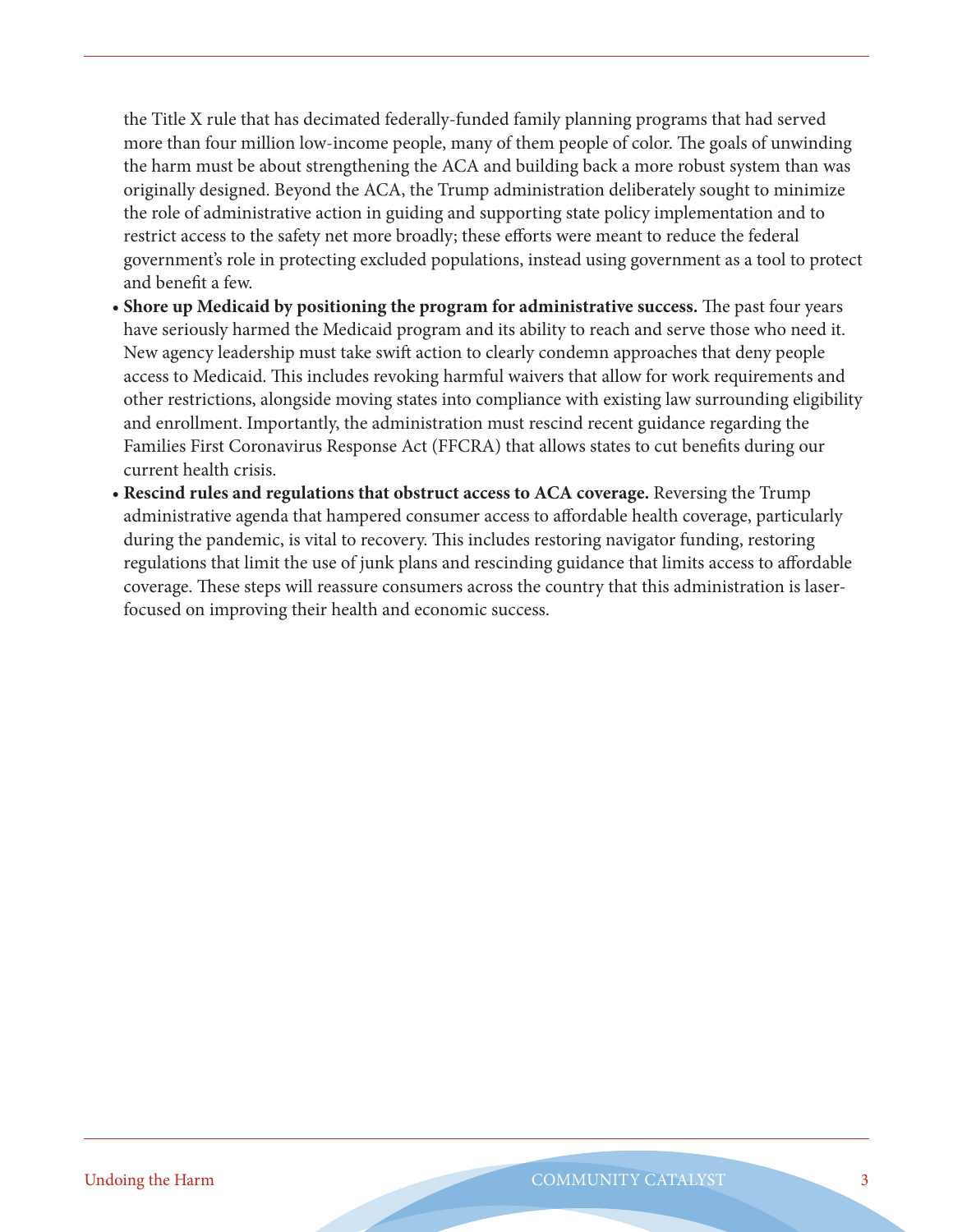# Recommendations to Unwind the Harm Administrative Recommendations

## DAY ONE

**The Biden-Harris administration should set the tone for the country by prioritizing equitable health access and a commitment to racial justice.** This includes extending the public health emergency (PHE) order through 2021, taking steps to formally remove itself from the *California v. Texas* case that threatens the Affordable Care Act (ACA) and opening up the ACA Marketplaces for those affected by COVID-19. Additionally, the Biden-Harris administration must instruct all agencies to reverse the administrative harm intended to dismantle the ACA. These actions convey the importance of our opportunity to address longstanding barriers to health care and lay down a welcome mat, encouraging health coverage for those affected by the pandemic. As COVID-19 continues to rage, even as the promise of vaccination is on the horizon, the tools afforded by the public health emergency (PHE) and the ACA provide states the ability to direct support to those who need it, specifically health care workers and essential workers, disproportionately Black people, women, immigrants and other people of color. These actions communicate a commitment to recovery for all people, ensuring that needed provisions, such as the Maintenance Of Effort (MOE) for Medicaid, remain intact for the year as state budgets and families recover.

### WITHIN THE FIRST 100 DAYS

**The administration must roll back the harmful administrative legacy of the Trump administration and lay the foundation for equitable, high-quality health care and better health by strengthening Medicaid, the ACA and other social welfare programs.** Within a short time window, the new administration should advance policies to both respond to the pandemic and realign the agenda toward universal coverage and elimination of health inequities.

### **Areas of Focus for Unwinding the Harm of the Trump Administration**

### *Medicaid*

- Revise guidance on 1115 waivers to ensure that work requirements cannot be used by states and withdraw approvals from all existing waivers that permit work requirements. This includes retracting the 2018 "Healthy Adult Opportunity" guidance that defined work and community engagements and encouraged state take-up.
- Rescind the guidance related to a block grant approach to Medicaid. Rewrite the guidance to include stricter standards for 1115 waiver applications to uphold the core purpose of Medicaid — to provide health care coverage to eligible people who cannot, through other means, afford the cost of necessary health care.
- Rescind the recent reinterpretation of the Families First Coronavirus Response Act (FFCRA). provisions aimed at protecting individuals enrolled in Medicaid during the COVID-19 Public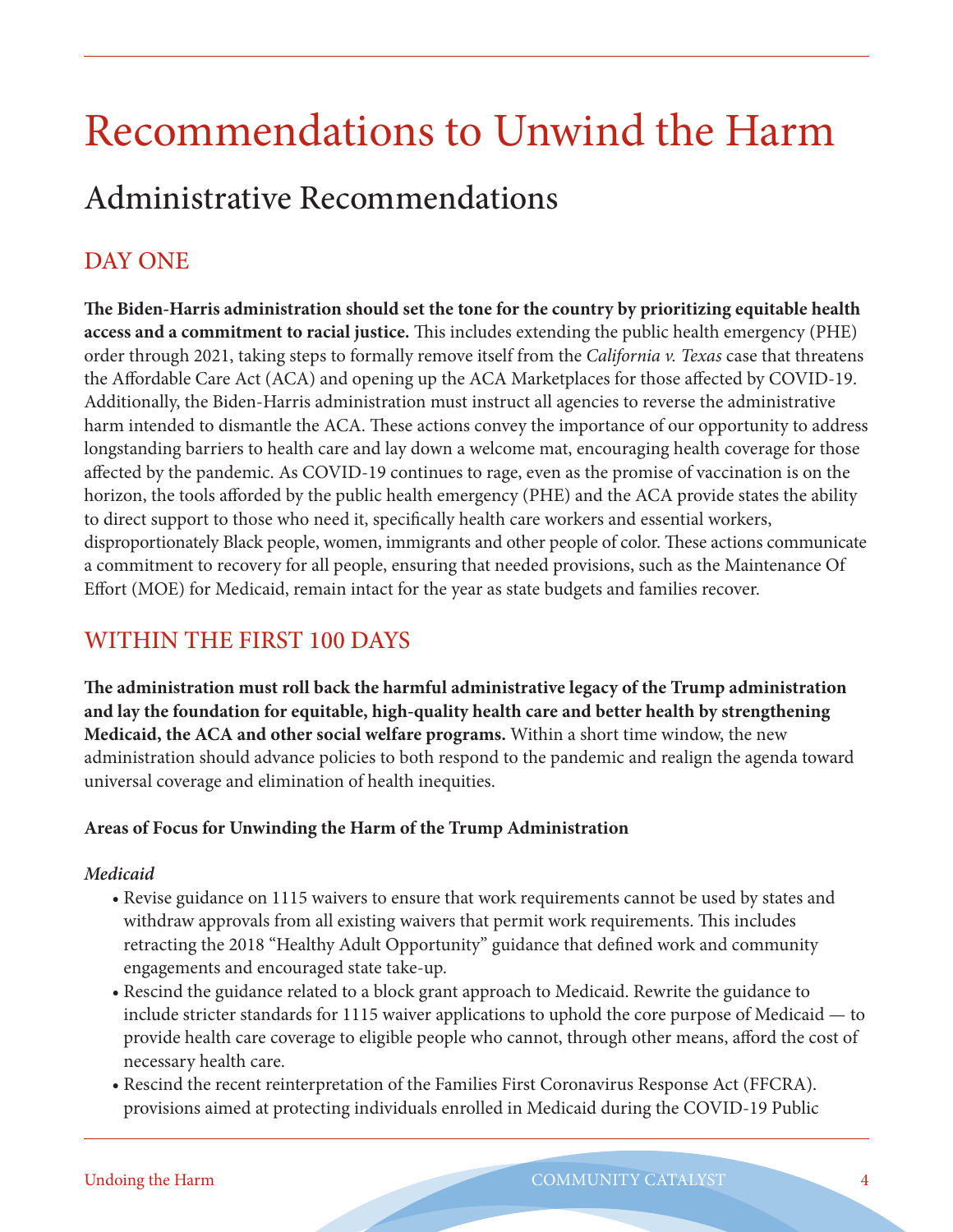Health Emergency period. This reinterpretation has made it possible for states to cut benefits during our current health crisis.

- Suspend Estimated Payment Error Rate Measurement (PERM) reporting through the duration of the PHE.
- Withdraw the Medicaid Fiscal Accountability Rule (MFAR).
- Rescind the Medicaid Access Rule.
- Withdraw changes to the Medicaid Managed Care rule.

### *Affordable Care Act*

- Restore Navigator program funding through the ACA's user fees and return to funding significant outreach and advertising efforts about the marketplace and enrollment.
- Rescind the Trump administration's version of section 1557 rules and uphold strong nondiscrimination protections and enforcement.
- Rescind the 1332 guidance issued in 2018 and make clear to states that waivers that incorporate public program elements (including rate-setting as Colorado had originally proposed for their reinsurance program) are permitted. Consider enhancements to the Obama administration's 2015 guidance, including allowing states greater flexibility in meeting the deficit neutrality guardrail.
- Rescind regulations that encourage consumers to buy junk plans, including short-term, limitedduration plans and association health plans and restore Obama-era regulations.
- Reverse the Trump administration's policies implemented in the yearly notice of benefit and payment parameter rules, including medical loss ratio and rate review requirements, eliminating standardized plans and federal oversight of network adequacy and the changes to insurance payment formulas.

### *Other Programs*

- Terminate the Trump administration's public charge rule.
- Withdraw the federal poverty level measure proposal from Office of Management and Budget (OMB).
- Repeal all regulatory reform actions that limit ability to promulgate new regulations or sub-regulatory guidance (this includes the 2019 Executive Order (EO) and "Good Guidance" & agency rules).
- Rescind the Executive Order "Combating Race and Sex Stereotyping."
- Restore access to reproductive health services, including by once again funding comprehensive family planning services at Title X providers.
- Rescind and undo actions taken pursuant to Executive Order 13798 Promoting Free Speech and Religious Liberty, which set the stage for expanding the use of religion to discriminate against people seeking reproductive health care, including the rules that allow employers to deny birth control coverage to their employees, and the creation of the HHS Conscience and Religious Freedom Division which emboldens discrimination and refusals of care.
- Reverse the Trump administration's harmful changes to: the 2015 Affirmatively Furthering Fair Housing (AFFH) rule; the 2013 Disparate Impact rule; the 2016 rule to provide Equal Access in Accordance with an Individual's Gender Identity; and the anti-immigrant proposal to prohibit "mixed status" families from living in public and other HUD- or USDA-subsidized housing.
- Withdraw the rule regarding the frequency of disability reviews (CDR) for those reliant on Social Security & Disability Income (SSDI).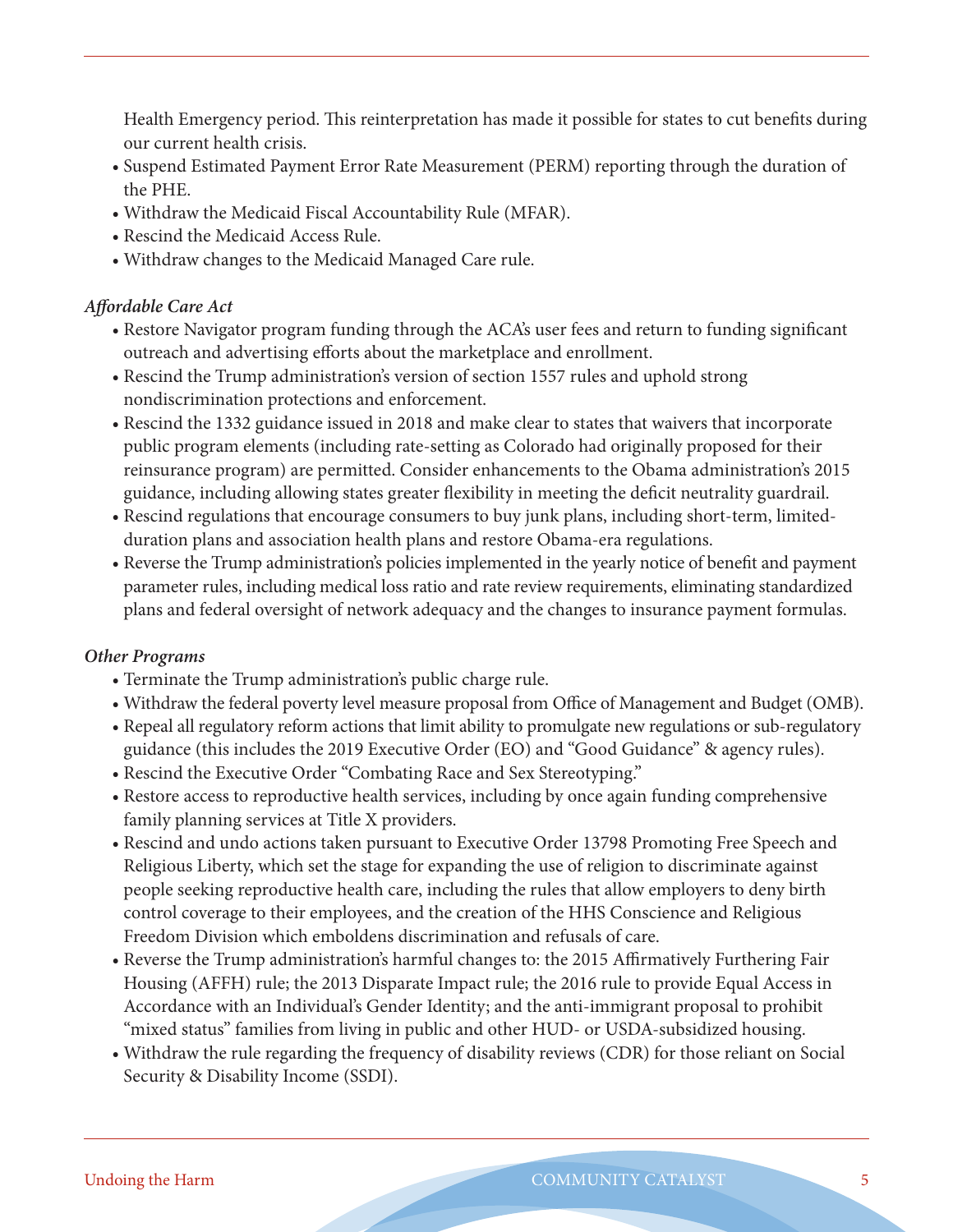# Administrative Action

**GOAL: The administration must unwind the harmful policies of the Trump administration that target people of color, LGBTQ+ people, immigrants, women, older adults, people with disabilities and other excluded and harmed populations.** 

## DAY ONE

### *Set the country up for success, equity and security.*

- 1. **Extend the Public Health Emergency.** The pandemic threatens to further widen existing health inequities; Black, indigenous and other people of color (BIPOC) already experience higher rates of chronic illness, making them more susceptible to the virus and increased risk of more severe COVID-19 symptoms. Further, Black and brown people are more likely to be essential workers, live in congregate settings and lack the financial resources to pay out-of-pocket for health. For all these reasons, the Public Health Emergency must be extended to secure continued access to services and supports for all people struggling with the pandemic. The COVID-19 public health emergency declaration was extended to January 20, 2021. Regulatory measures, including continuous coverage and prohibiting eligibility restrictions under the Families First [MOE](https://www.cbpp.org/research/health/medicaid-protections-in-families-first-act-critical-to-protecting-health-coverage), that were enacted to assist providers and states are anticipated to be rolled back at the end of this period. The Secretary of the Department of Health and Human Services (HHS) may, under section 319 of the Public Health Service (PHS) Act declare a public health emergency. The HHS Secretary must extend the public health emergency through 2021 to provide security and reassurance to states and consumers. Further, HHS must develop and release guidance to state Medicaid directors regarding thoughtful post-PHE planning regarding unwinding the disenrollment freeze. This will ensure continuous coverage of Medicaid-eligible individuals during the pandemic and provide a slow and measured step down in coverage disenrollment.
- 2. **Commit to Protecting the ACA:** Even in the middle of a pandemic that has caused more than 300,000 deaths and millions of people to lose their health coverage – including a disproportionate number of Black, Latinx and Indigenous people – the Trump administration has continued its reckless campaign to overturn the ACA by joining *California v. Texas* – the Health Care Repeal lawsuit, which the Supreme Court heard on November 10. The ACA protects consumers from insurance bans or rate hikes related to pre-existing conditions and provides coverage for people currently seeking medical care. Meanwhile, millions of people are losing their employer-sponsored insurance as a result of the economic downturn and are relying on the Medicaid expansion provisions of the ACA and the premium reductions for Marketplace insurance plans provided by the ACA to continue to afford their coverage. Repealing the ACA would disproportionately harm Black and brown people, who are more likely to rely on Medicaid and the Marketplace. The Biden-Harris administration should take steps to formally remove itself from the *California v. Texas* case and instruct all agencies to unwind the administrative harm intended to dismantle the ACA.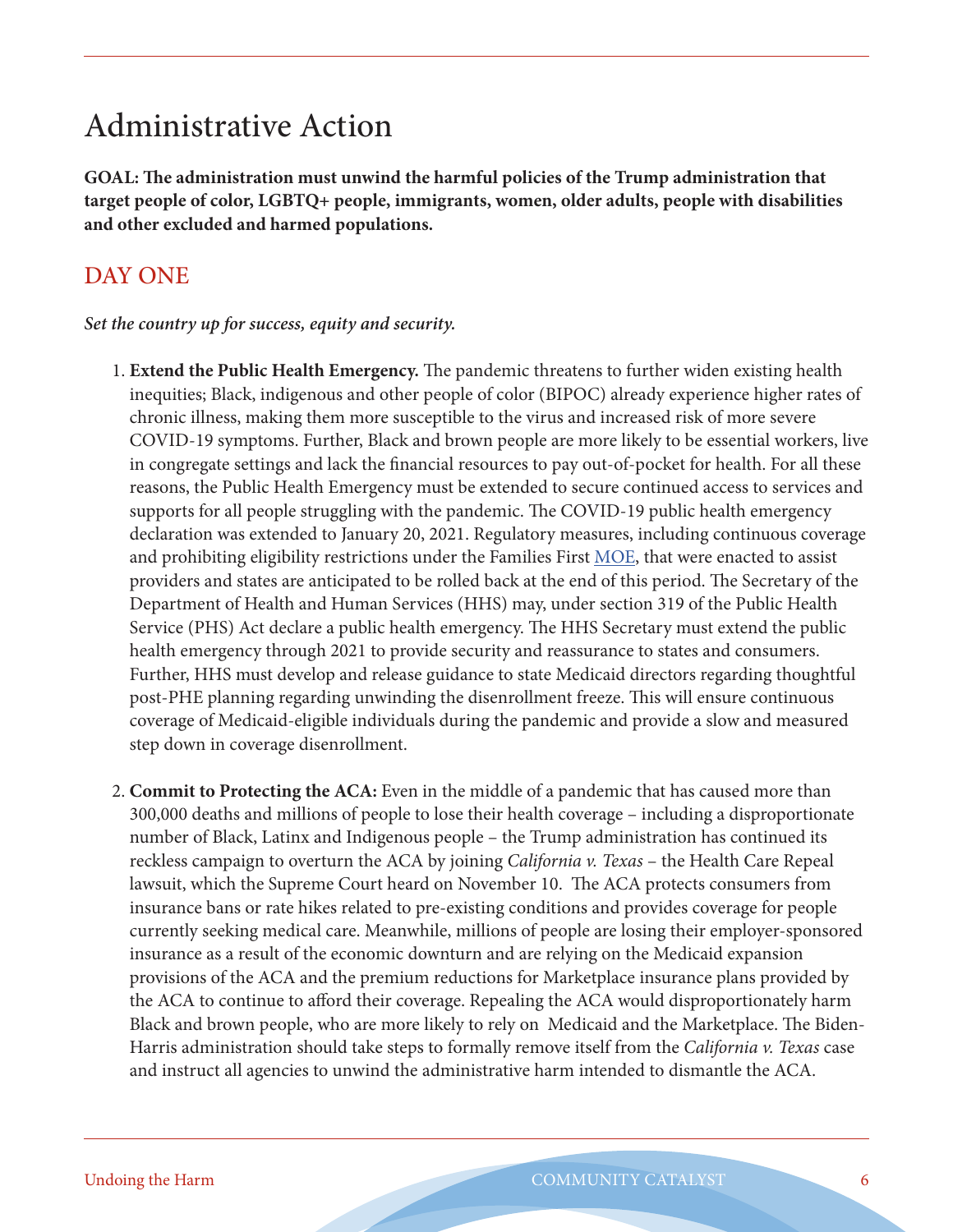3. **Implement New Special Enrollment Periods (SEP):** Both the Obama and Trump administrations made it harder to obtain an SEP with requirements that applicants provide documentation, limit some SEPs to those with prior coverage, and limit plan choices for those changing plans or adding family members with an SEP. On day one, the Biden administration should create a COVID-19 special enrollment period. As unemployment numbers continue to rise, uninsured rates track closely behind. Uninsured people need an opportunity to get covered now without a verification process. As asserted [by our partners,](https://younginvincibles.org/wp-content/uploads/2020/09/100-Day-Plan-FINAL.pdf) this SEP should begin immediately and run through mid-April.

## WITHIN THE FIRST 100 DAYS

### *Medicaid*

### *Roll back all the harmful guidance aimed at restricting Medicaid access.*

- 1. **Work Requirements:** [Section 1115 of the Social Security Act](https://www.medicaid.gov/medicaid/section-1115-demonstrations/about-section-1115-demonstrations/index.html) gives the Secretary of Health and Human Services authority to approve experimental, pilot or demonstration projects. Under this authority, the Secretary may waive certain provisions of the Medicaid law to give states additional flexibility to design and improve their programs. Under the [Trump Administration,](https://www.kff.org/medicaid/issue-brief/understanding-the-intersection-of-medicaid-and-work-what-does-the-data-say/) the Centers for Medicare and Medicaid Services (CMS) issued guidance allowing for state Medicaid waiver proposals that would impose work requirements in Medicaid as a condition of eligibility, limiting consumer access to needed coverage and care. **Recommendation:** Revise guidance on 1115 waivers to ensure that work requirements cannot be used by states. Emphasize that states can gain more federal dollars and raise state revenue by promoting Medicaid expansion without work requirements attached. This includes retracting the 2018 "Healthy Adult Opportunity" guidance that defined work and community engagements and encouraged state take-up and rescinding approval for waivers containing work requirements.
- 2. **Block Grants:** On January 29, 2020, CMS Administrator Seema Verma released the "Healthy Adult Opportunity" initiative as a way to encourage state applications for Medicaid block grants through 1115 waivers. [Section 1115 of the Social Security Act](https://www.healthaffairs.org/do/10.1377/hblog20200207.495036/full/) empowers the "HHS Secretary to approve state social welfare experiments involving programs authorized under the Act that, "in the judgment of the Secretary, [are] likely to assist in promoting the objectives of " the program that is the subject of the experiment." **Recommendation:** Rescind the guidance related to a block grant approach to Medicaid. Rewrite the guidance to include stricter standards for 1115 waiver applications to uphold the core purpose of Medicaid – to provide health care coverage to eligible people who cannot, through other means, afford the cost of necessary health care.
- 3. **Federal Medical Assistance Percentage (FMAP):** Following the passage of the Families First Coronavirus Response Act (FFCRA), the Centers for Medicare and Medicaid Services (CMS) issued guidance in [April](https://www.medicaid.gov/state-resource-center/downloads/covid-19-section-6008-CARES-faqs.pdf) and [June](https://www.medicaid.gov/state-resource-center/downloads/covid-19-faqs.pdf) of 2020 stating that in order to capture the temporary boost in FMAP, a state must maintain the "eligibility, and benefits, of all individuals who are enrolled or determined to be eligible for Medicaid as of March 18, 2020, through the end of the month in which the public health emergency ends." Any move of a beneficiary across Medicaid categories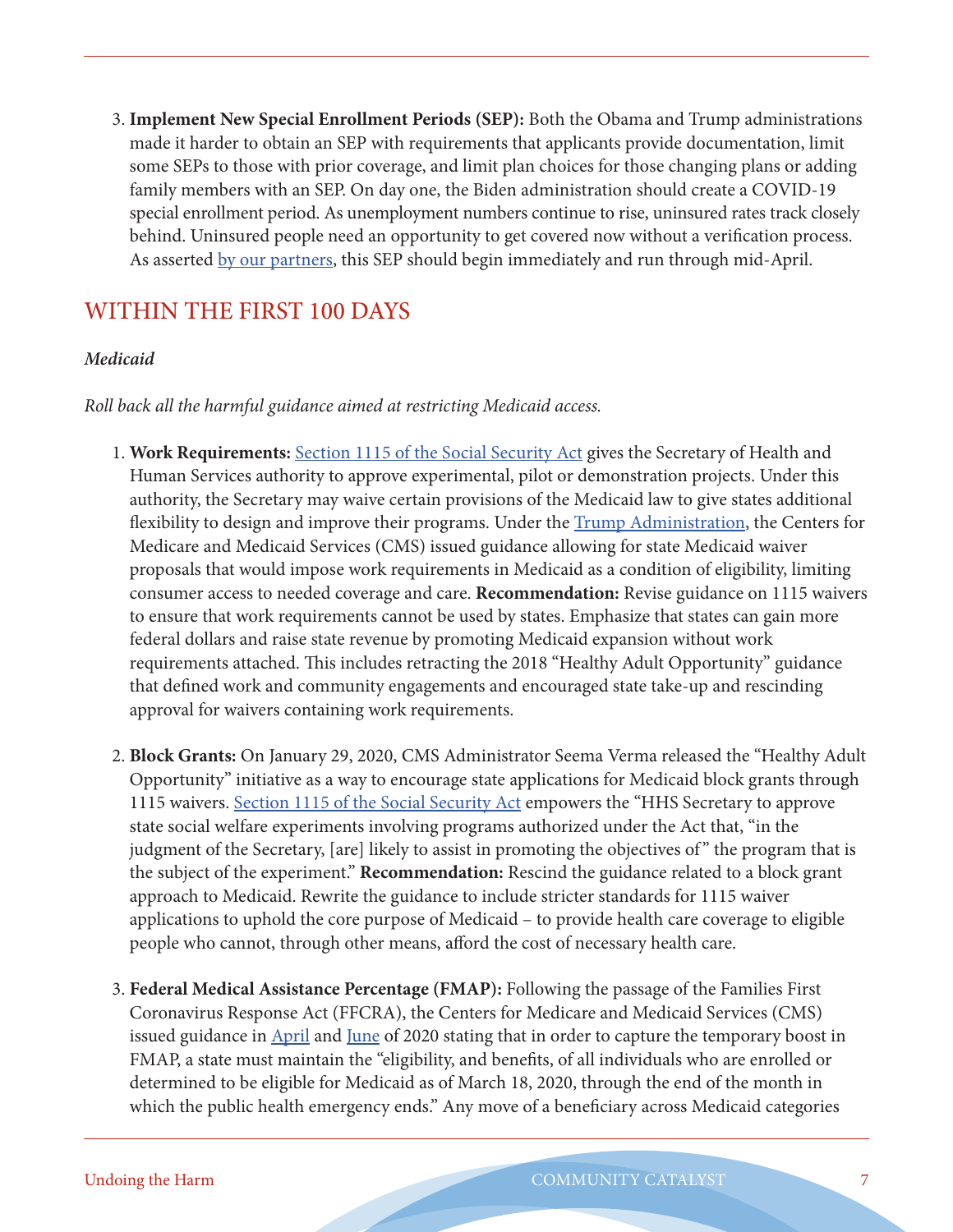must result in the same or better coverage. In reinterpreting the maintenance of effort (MOE) provisions of the FFCRA, the interim final rule reverses this earlier guidance, requiring states to maintain enrollment only for "validly enrolled beneficiaries," while allowing states to shift individuals to more limited categories of coverage. In addition, the rule allows states to reduce or eliminate optional Medicaid benefits. This reinterpretation has made is possible for states to cut benefits during the public health crisis. Specifically, the interim final rule now allows states to cut [optional](https://www.medicaid.gov/medicaid/benefits/mandatory-optional-medicaid-benefits/index.html) Medicaid benefits like adult dental and prescription drugs, which was prohibited under earlier guidance. **Recommendation:** Rescind CMS's recent re-interpretation ([CMS-9912-IFC](https://www.communitycatalyst.org/blog/cms-rule-goes-against-congressional-intent-and-risks-stripping-emergency-medicaid-coverage-guarantees#.X70wddt7mit)) of the Families First Coronavirus Response Act (FFCRA). By doing so, CMS's original interpretation of FFCRA would be reinstated along with provisions aimed at protecting individuals enrolled in Medicaid during the COVID-19 Public Health Emergency (PHE) period.

- 4. **Medicaid Fiscal Accountability Rule (MFAR):** The Centers for Medicare and Medicaid Services, as part of the administration's program integrity strategy, proposed changes to how states report payments to Medicaid providers and on what providers can be paid by Medicaid programs. The rule makes changes to how states finance the non-federal share of Medicaid and includes new requirements and reviews of state financing mechanisms. The MFAR proposed rule would [financially undercut states](https://www.kff.org/medicaid/issue-brief/what-you-need-to-know-about-the-medicaid-fiscal-accountability-rule-mfar/) when resources are strained during the pandemic. **Recommendation:** The Trump administration temporarily suspended efforts to move this rule forward but the rule should be permanently withdrawn by a new administration.
- 5. **Estimated Payment Error Rate Measurement (PERM) rate:** The PERM rates measure "improper payments" in Medicaid and the Children's Health Insurance Plan (CHIP) reflective of procedural errors that are not consumer-driven. However, the Trump administration has used this reporting data to <u>improperly justify</u> their efforts to tighten standards on eligibility verification and restrict consumer access. Their efforts to weaponize PERM are outlined here by the Center on Budget [Policy Priorities \(CBPP\)](https://www.cbpp.org/blog/medicaid-improper-payment-rates-dont-measure-ineligible-enrollees-fraud-or-abuse). **Recommendation:** Suspend PERM reporting through the pandemic and the end of the PHE. There is precedent for the PERM suspension; CMS could use the process it established during 2014-2017 when the PERM eligibility component was suspended.
- 6. **Medicaid Equal Access Standards:** The Trump Administration proposed a rescission of the 2015 rule titled "Medicaid Program; Methods for Assuring Access to Covered Medicaid Services," (*42 CFR 447*), which established a process to ensure equitable access to Medicaid services, including dental. **Recommendation:** CMS should rescind the proposed rule at CMS-2406-P2 and further evaluate whether the existing approach to determining equal access is sufficient. Such efforts should be considered in conjunction with other regulatory approaches to state Medicaid and CHIP oversight such as the Managed Care Rule.
- 7. **Medicaid Managed Care Rule:** In November 2018, the Trump Administration proposed a regulation that rolled back many of the consumer protections put into place by the Obama administration in the Medicaid managed care delivery system. Specifically, the rule removed time/distance standards for network adequacy and also lessened some of the standards around making written materials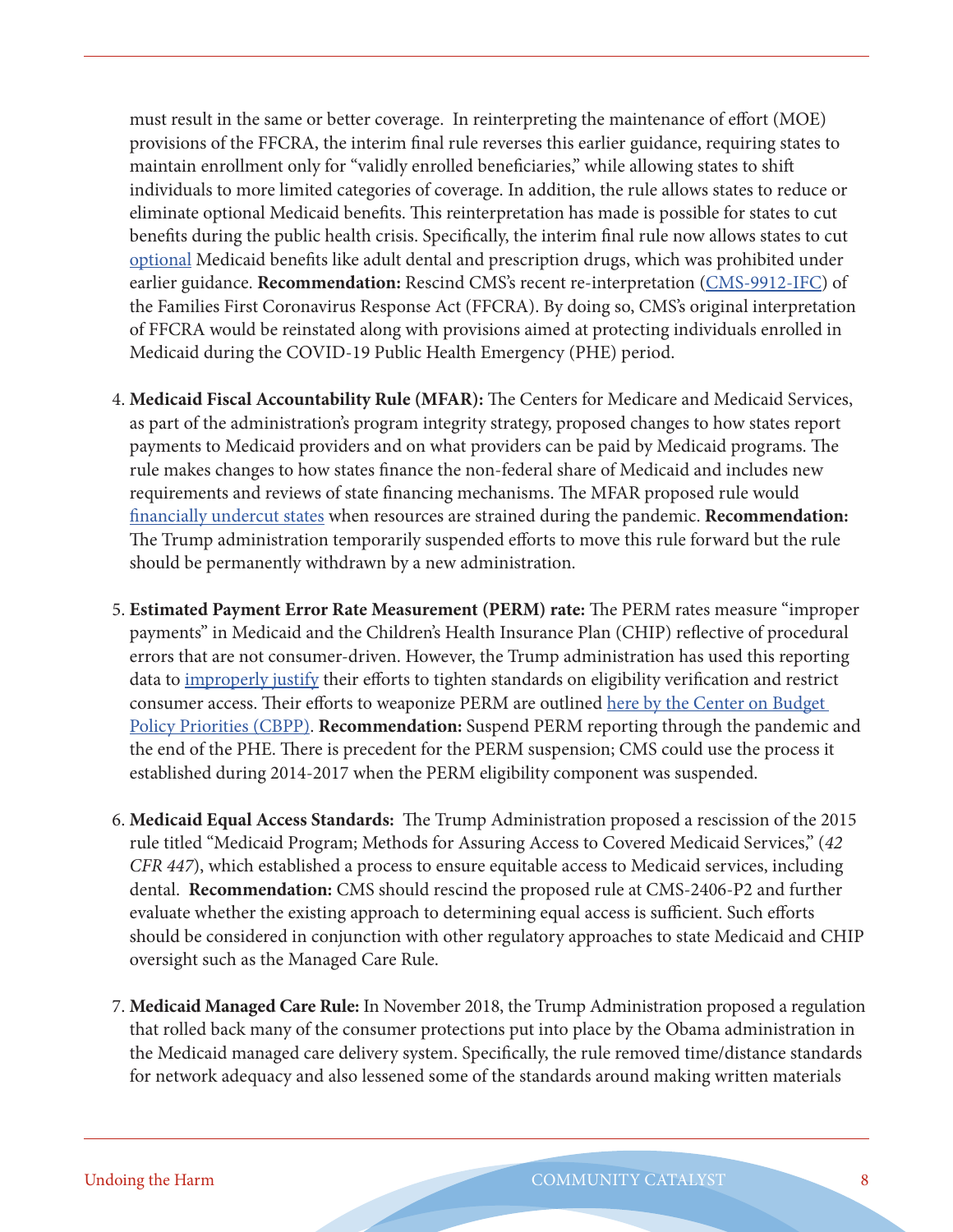accessible to individuals with limited English proficiency and visual impairments. Our comments are [here](https://www.communitycatalyst.org/resources/comment-letters/document/Community-Catalyst_MMC-Comments_2019-2.pdf). **Recommendation:** Rescind CMS's recent final rule (CMS-2408-F) and reestablish time and distance standards that determine whether networks of Medicaid providers are adequate.

### *Affordable Care Act*

*Rescind harmful policies pursued by the Trump administration and jumpstart new pathways to coverage.* 

- 1. **Enrollment Assistance:** The Trump administration reduced funding for Navigators by over 80 percent since 2016 and cut outreach funding by 90 percent. These cuts to the Navigator program have left some states without statewide coverage, a few without any Navigator, and two with forprofit entities operating as Navigators with federal funding. **Recommendation:** Restore Navigator program funding through the ACA's user fees and fund significant outreach and advertising efforts about the marketplace and enrollment. Any new funding announcements should roll back Trumpera requirements to promote awareness of non-ACA products.
- 2. **Section 1557:** The Affordable Care Act, Section 1557 builds on civil rights protections for patients against discrimination based on race, color, national origin, sex, age and disability. The Trump administration worked to undermine these statutory protections by (1) eliminating the regulatory protections against discrimination based on gender identity and sex stereotyping; (2) blocking patients from obtaining critical health care information by no longer requiring non-English "taglines" telling patients that information is available in languages other than English; (3) increasing the stigma and shame surrounding reproductive care (including abortion); (4) eliminating the requirement that covered entities post or mail a notice of nondiscrimination protections; and (5) eliminating the regulation prohibiting discriminatory benefit design and marketing. Eliminating these [regulatory provisions](https://www.govinfo.gov/content/pkg/FR-2020-06-19/pdf/2020-11758.pdf) will make it harder for people who experience discrimination to enforce their rights through administrative and judicial complaints. **Recommendation:** Rescind the Trump administration's version of section 1557 rules and uphold strong nondiscrimination protections and enforcement.
- 3. **1332 Waiver Guidance:** The Trump Administration's 2018 [guidance](https://www.commonwealthfund.org/blog/2018/using-1332-state-waiver-program-undermine-affordable-care-act-state-state) gave states greater flexibility to meet the guardrails stipulated in law – that as many residents must be enrolled in coverage that is at least as affordable and comprehensive as they'd have under the ACA. Under the Trump-era interpretation, states can obtain an approved waiver if the same number of residents have *access* to affordable comprehensive coverage, regardless of the number of residents enrolled or the coverage in which they are enrolled. The Trump guidance also rolled back an analysis of the waiver's impact on certain vulnerable populations and includes "principles" with a preference for private coverage over public coverage. **Recommendation:** Rescind the 2018 guidance and make clear to states that waivers that incorporate public program elements (including rate-setting, as Colorado had originally proposed for their reinsurance program) are permitted. Rescind the illegal Georgia 1332 waiver. Consider enhancements to the Obama 2015 guidance, including allowing states greater flexibility in meeting the deficit neutrality guardrail.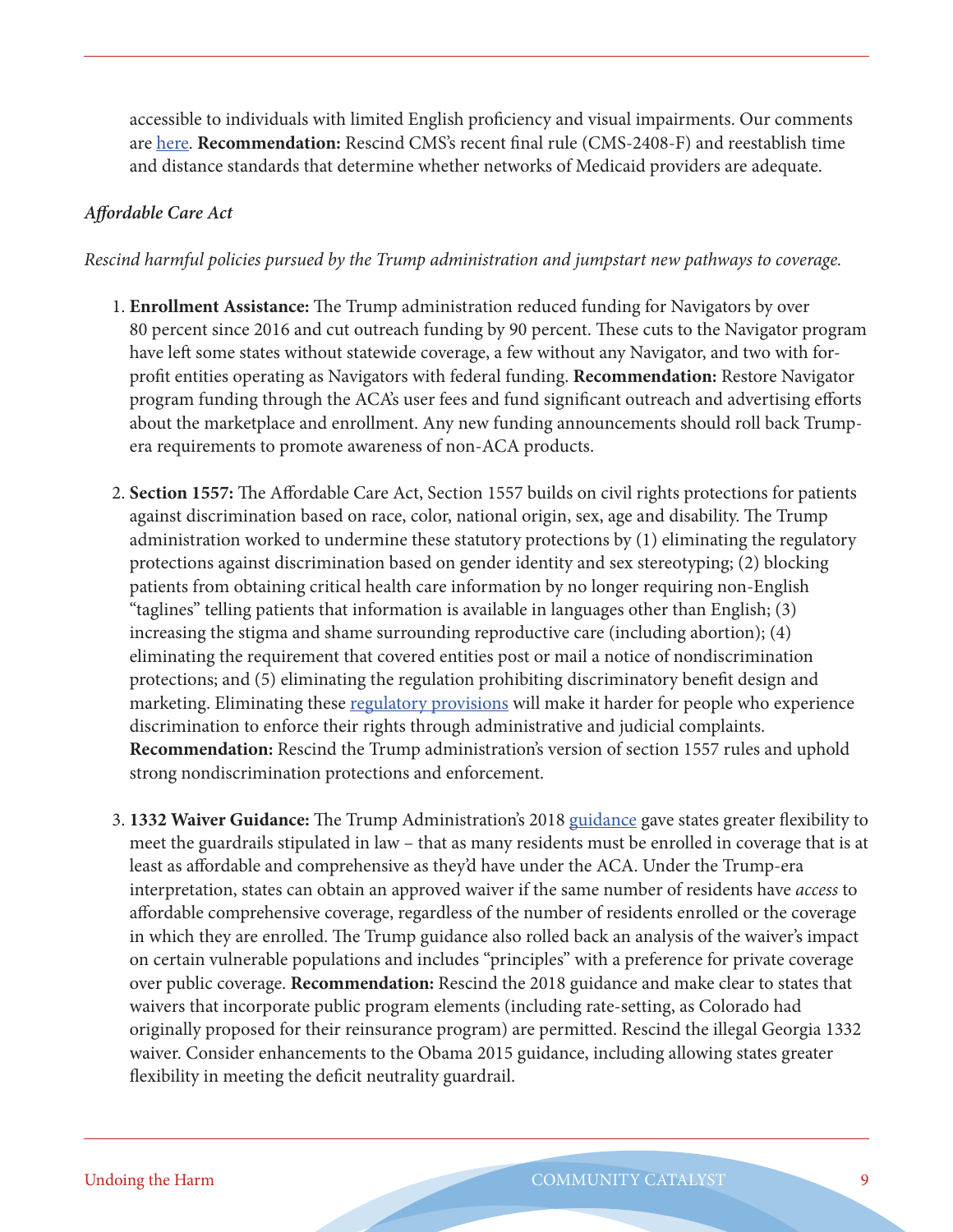- 4. **Junk Insurance Products:** In a series of [new regulations in 2018,](https://s3.amazonaws.com/public-inspection.federalregister.gov/2018-16568.pdf) the Trump administration significantly changed the rules of the road for junk insurance plans including short-term, limited duration plans (STLD) and association health plans. These plans run the risk of attracting consumers because of their cheaper price tag, but ultimately put consumers in danger of potentially catastrophic medical debt because of their excluded benefits, deceptive marketing and discriminatory practices. Moreover, as these plans attract younger and healthier individuals, they cause premiums to rise in the ACA Marketplaces. **Recommendation:** For association health plans, the Department of Labor should reverse the Trump administration's 2018 rule and restore previous regulations governing these plans. Similarly, for STLD plans, the administration should reverse the Trump administration's 2018 rule and restore the previous regulations, including the 3-month duration limit. Additionally, the administration should limit the ability to renew or "stack" STLD plans and ban the sale of these plans during open enrollment.
- 5. **Notice of Benefit and Payment Parameters Rule (NBPP) Changes:** Over the last four years, the Trump administration has used the yearly notice of benefit and payment parameter rule to undercut access to and the affordability of ACA coverage. We recommend that the administration reverse the following regulatory changes as follows:
	- a. **Rate Review:** In 2019, the Trump administration increased the threshold for review of "unreasonable" premium increases from 10 percent to 15 percent. Maintaining strong, consistent regulatory review over double-digit rate increases is vital to ensuring that Marketplace consumers have access to affordable health care. We recommend the threshold be returned to 10 percent.
	- b. **Essential Health Benefit Benchmark Selection:** For the nearly 135 million consumers with a pre-existing condition, access to comprehensive health insurance is critical. For these consumers – and the millions more who may develop a medical condition or need treatment in the future – the ACA's essential health benefits (EHB) are critical. In 2019, the Trump administration offered states new options for selecting an EHB benchmark plan and authorized benefit substitutions within and between different statutorily required EHB categories. This new flexibility allows states to design benchmark plans that offer less generous coverage. We recommend reversing these rules and restoring the previous regulations for the EHB benchmark selection process.
	- c. **Standardized Plans:** In 2019 the Trump administration eliminated the ACA's standardized plans, known as simple choice plans. Having standardized options assists consumers in making informed choices. When plans share a common benefits structure, including tiering and cost sharing, consumers can make apples-to-apples comparisons of plans and benefits. We also believe there is great value for consumers in simplified options, particularly when those options match high-value designs. We recommend the administration restore the use of standardized plans and lean on the experiences of the state-based marketplaces, many of which have several years of experience designing and selling a standardized plan option.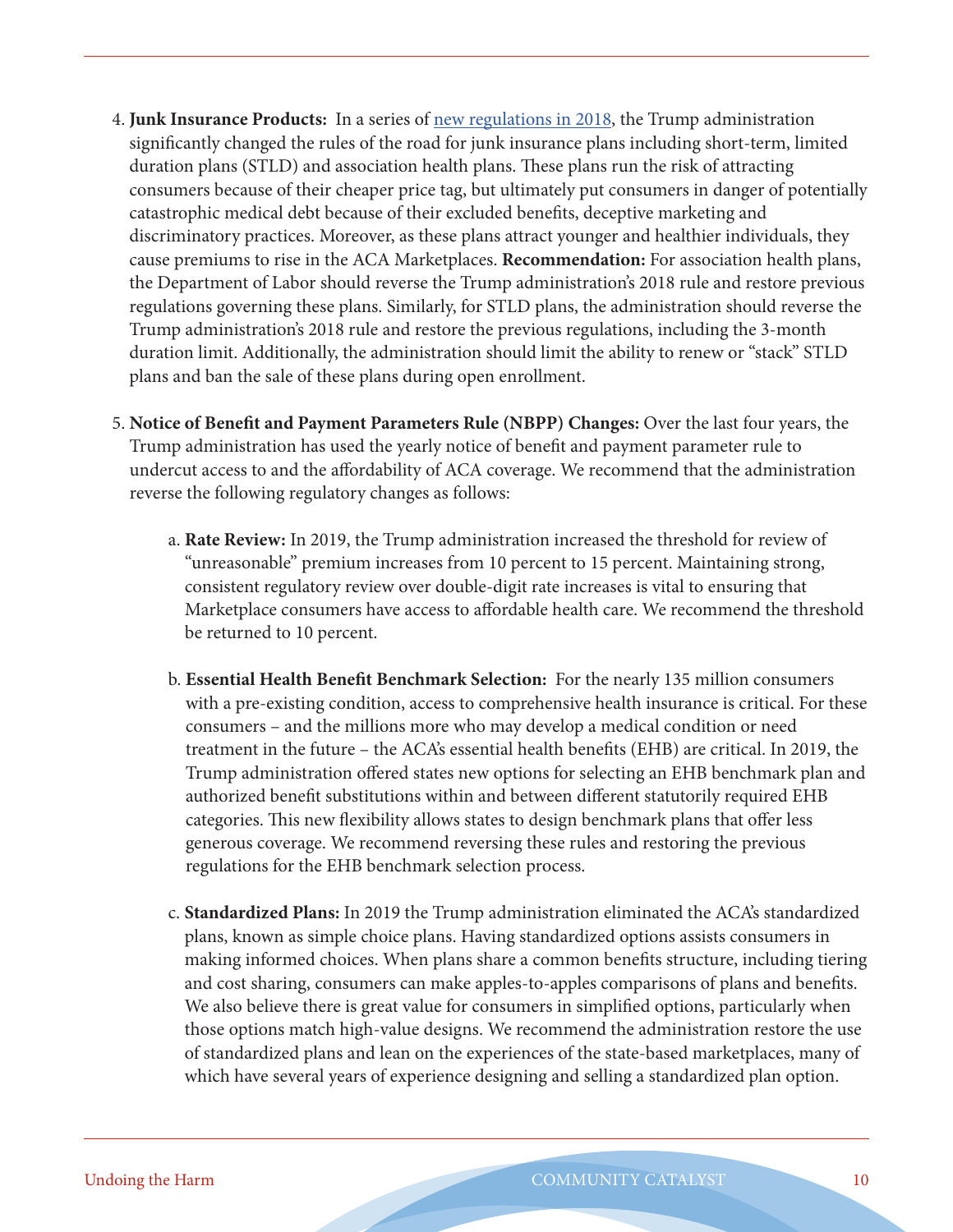- d. **Network Adequacy Oversight:** Health insurance plans with limited networks of providers are not new and are not confined to the ACA Marketplaces. Although narrow networks can reduce the cost of health insurance while providing some level of care, for many individuals, especially those with chronic conditions, they are often inadequate. Beyond the breadth of a network, inadequate or outdated provider directories can lead to consumers unwittingly receiving out-of-network care resulting in exorbitant bills. Although most states have adopted some sort of regulatory framework for network adequacy, oversight is uneven across and within states and state network adequacy requirements often only apply to certain types of network designs, such as HMOs but not PPOs. In 2019 the Trump administration gutted federal protections to identify and improve the most egregious of inadequate insurer networks. We believe it is sensible to defer to state oversight in some cases, but necessary to maintain strong minimum federal network adequacy standards and, therefore, recommend reinstating this federal oversight.
- e. **Premium Adjustment Percentage:** In 2020, the Trump administration changed the premium adjustment percentage formula, which according to the administration's own estimates would result in a decline of approximately 100,000 marketplace enrollees in 2020, most of whom will go uninsured, as well as premium increases of over \$180 million from 2020-23. The Trump administration justified this change to "reduce federal premium tax credit expenditures" which is contrary to the legislative intent of the financial assistance structure of the ACA. The primary purpose of providing Advanced Premium Tax Credits to marketplace enrollees is so that the federal government, rather than low-income individuals and families, bears the burden of any premium increases in the individual market. We recommend that administration restore the previous premium adjustment percentage formula.

#### *Other Priorities to Improve Health*

*Withdraw administrative actions intended to sow harm and limit access to support services for people of color. Invoke administrative authority to elevate the important role of data to address inequity.*

1. **Public Charge:** The public charge rule was established in 1999, but the Trump administration altered it by imposing more restrictions to make it harder for working-class immigrants to gain permanent immigration status (or green cards). The old rule only affected very few immigrants who used cash assistance and institutional long-term care provided through Temporary Assistance for Needy Families (TANF) and Medicaid. Under the [Trump administration's public charge rule,](https://www.federalregister.gov/documents/2019/08/14/2019-17142/inadmissibility-on-public-charge-grounds) immigration officials may deny green cards to low-income immigrants who have a history of using public services and assistance including Medicaid, SNAP benefits (food stamps) and housing vouchers. The Trump administration's public charge rule went [into effect on February 24, 2020](https://www.uscis.gov/news/news-releases/uscis-announces-public-charge-rule-implementation-following-supreme-court-stay-of-nationwide). Due to fear and confusion – even before the rule took effect – many immigrant families have [disenrolled from programs](https://protectingimmigrantfamilies.org/wp-content/uploads/2019/07/PIF-Documenting-Harm-Fact-Sheet-UPDATED-JULY.pdf), forgone benefits for which they are eligible, or skipped medical appointments. Across the country, the [chilling effect is real](https://www.urban.org/sites/default/files/publication/100270/one_in_seven_adults_in_immigrant_families_reported_avoiding_publi_8.pdf); it is widespread and [spilling over](https://www.npr.org/2020/02/19/806155521/food-fight-how-2-trump-proposals-could-bite-into-school-lunch) to families not directly affected by the rule. According to Manatt Health, as many as 26 million people [and their families](https://www.manatt.com/insights/articles/2018/public-charge-rule-potentially-chilled-population) could be dissuaded from using public benefits under the new public charge rule.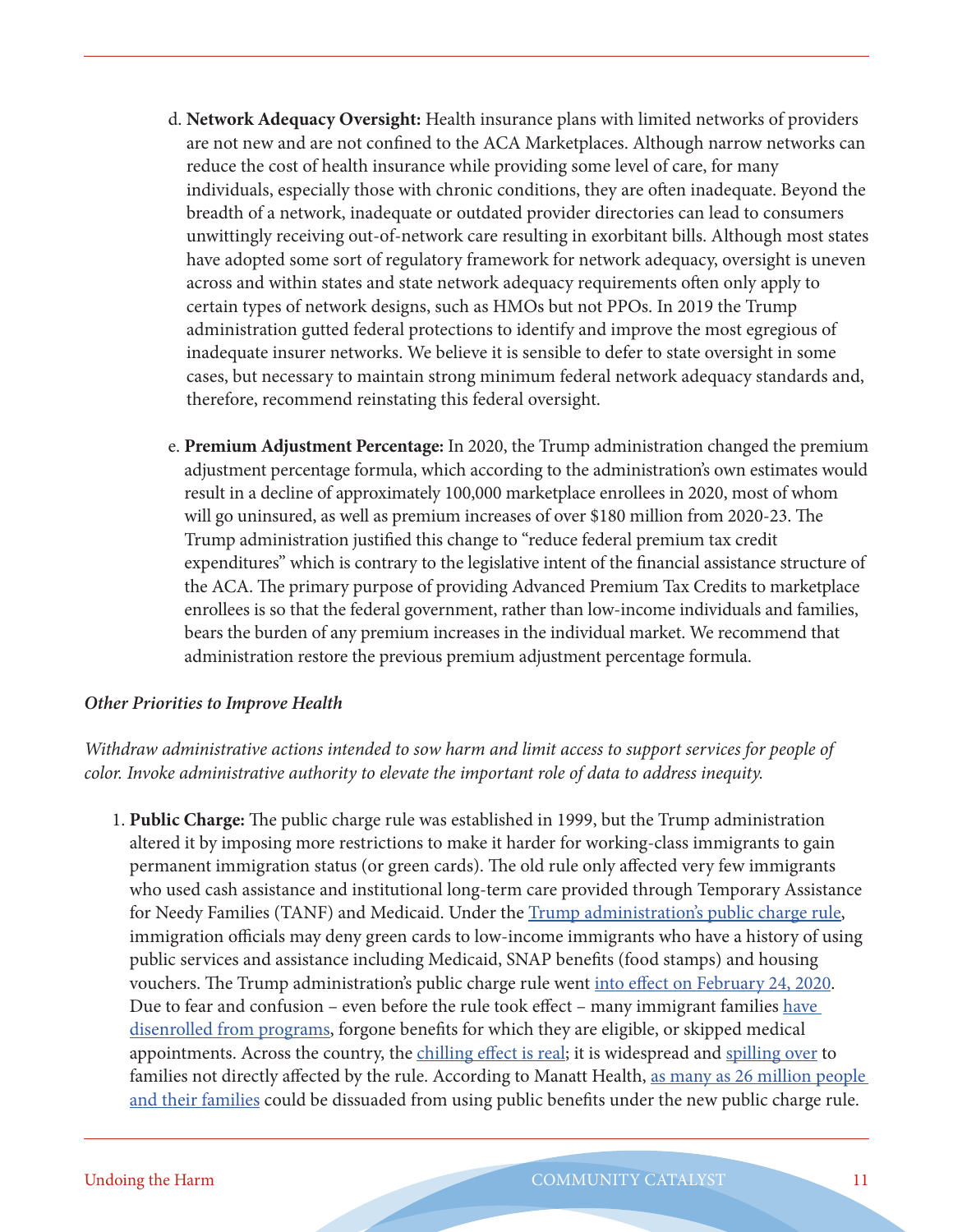**Recommendation:** Terminate the Trump administration's public charge rule, begin the rulemaking process to largely revert back to longstanding policy (1999 guidance), and to implement the 1999 guidance while the rulemaking process is completed.

- 2. **Federal Poverty Line (FPL) Measure:** In the spring of 2019, the Office of Management and Budget (OMB) requested comment on a proposal to alter the calculation of the federal poverty level by utilizing a lower inflation measure. The effect would be that fewer people would be considered 'living in poverty.' The poverty line is meant to equal the level of income that a family needs to afford the basics and it is already <u>far below</u> what is needed to raise a family. Changing the poverty threshold also impacts eligibility for health care, nutrition and other assistance programs. Every year, the Department of Health and Human Services puts out poverty guidelines based directly on the Census Bureau's poverty thresholds. The result is that the proposed change would lower the income-eligibility cutoffs for all of these programs – and individual and families would become ineligible. **Recommendation:** Withdraw the proposal from OMB. Any changes to the federal poverty level should be more reflective of families' basic needs. It is clear that any accurate calculation would increase eligibility for safety net supports for individuals and families, not limit their access.
- 3. **"Good Guidance":** In 2019, the administration released an [Executive Order \(EO\)](https://www.whitehouse.gov/presidential-actions/executive-order-promoting-rule-law-improved-agency-guidance-documents/) that instructs agencies to rescind guidances that are no longer in effect and treat guidances as non-binding except when included in contracts. In 2020, building off that EO, HHS proposed a "<u>Promoting the Rule of</u> [Law through Improved Agency Guidance Documents,"](https://www.federalregister.gov/documents/2020/09/28/2020-18604/promoting-the-rule-of-law-through-improved-agency-guidance-documents) rule that would enable the administration to repeal important guidance without any notice or explanation. Another proposed rule, The [SUNSET \(Securing Updated and Necessary Statutory Evaluations Timely\) rule](https://www.govinfo.gov/content/pkg/FR-2020-11-04/pdf/2020-23888.pdf) would automatically end any health care regulation not reviewed and reissued within certain periods of time. These rules create new requirements and time-consuming processes to reinstate, retain or implement new guidance. This effort is aimed at limiting the role of sub-regulatory guidance – a vital tool to supporting states in implementing large-scale programs like Medicaid and CHIP. **Recommendation:** Repeal all regulatory reform actions that limit ability to promulgate new regulations or sub-regulatory guidance (this includes the 2019 EO and "Good Guidance" & agency rules).
- 4. **Executive Order Combating Race and Sex Stereotyping:** In September of 2020, President Trump issued an Executive Order (EO), ["Combating Race and Sex Stereotyping](https://www.whitehouse.gov/presidential-actions/executive-order-combating-race-sex-stereotyping/)." The EO prohibiting some government contractors from conducting diversity and inclusion trainings. This has created confusion about what is considered 'divisive concepts' for contractors and undercuts efforts to expand education and knowledge about the role of racism in our programs, systems and policies. **Recommendation:** Rescind the Executive Order 13891.
- 5. **Reproductive Health:** More than 90 organizations committed to reproductive rights developed a [Blueprint for Sexual and Reproductive Health, Rights, and Justice](http://reproblueprint.org/wp-content/uploads/2020/09/First-Priorities-Executive-Agency-Actions-Incoming-Administration-Blueprint.pdf) in advance of the 2020 election. Key steps are outlined for the incoming administration to restore and improve access to comprehensive reproductive health care, uphold sexual and reproductive rights, including abortion care, in the U.S. and around the world. As health advocates committed to racial justice and health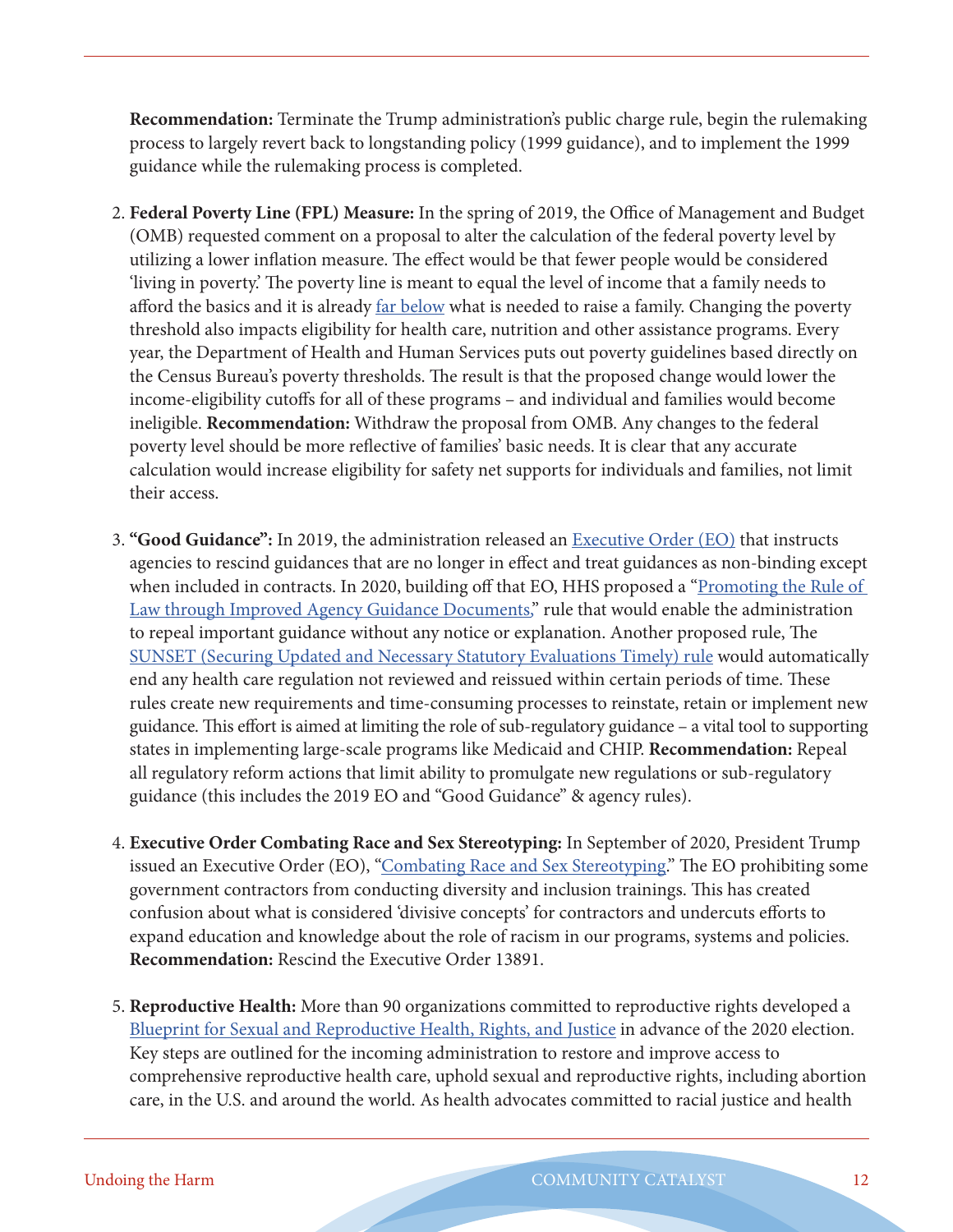equity, we endorse these recommendations and encourage the administration to take swift action. **Recommendation:** The administration must take the following steps in the first days in office to ensure reproductive access. These include but are not limited to: revoking the January 23, 2017 Presidential Memorandum; rescinding Executive Order 13535 Patient Protection; lifting the FDA's in-person dispensing requirement for mifepristone for the duration of the public health emergency; initiate the process of rescinding Compliance with Statutory Program Integrity Requirements, otherwise known as the "Domestic Gag Rule," which has decimated the evidencebased and historically bipartisan Title X family planning program; and directing all executive departments and agencies to rescind other harmful policies and regulations, and take proactive steps to protect care.

- 6. **Supplemental Nutrition Assistance Program (SNAP):** According to [census data](https://www.cbpp.org/research/poverty-and-inequality/tracking-the-covid-19-recessions-effects-on-food-housing-and) from mid-October, nearly 24 million adults, including seven to 11 million children, "sometimes or more than often" did not have enough to eat over the previous week. Black, Latinx, Native American, and Asian and Pacific Islander households have faced [disproportionate rates of food insecurity](https://frac.org/wp-content/uploads/FRAC-Transition-Priorities-2020.pdf) due to longstanding structural racism. The cruel and relentless efforts by the Trump administration to limit food access to families through sweeping changes to SNAP both before and during the pandemic have left millions of households uncertain of their access to daily meals. Specifically, the Trump Administration proposed two rules that made harmful changes to SNAP: 1) a proposal to strengthen and streamline SNAP work requirements and 2) a proposal to remove broad-based categorical eligibility for SNAP. With respect to streamlining work requirements, the Trump administration applied new restrictions to granting waivers to states seeking to protect adults from a work requirement – affecting almost **700,000** people. In addition, the administration proposed a rule to alter the "categorical eligibility" SNAP rule, cutting nutrition assistance for households with savings and other assets. **Recommendation:** Withdraw the harmful proposed changes to the Supplemental Nutrition Assistance Program (SNAP). The incoming administration must rescind changes to the policy of granting states waivers that include a work requirement for adults. In addition, they must halt the "categorical eligibility" SNAP rule proposed last year.
- 7. **Housing Security:** It is well-established that health and housing are inextricably linked; [evidence](https://www.opportunityhome.org/resources/good-housing-good-health/)  [shows](https://www.opportunityhome.org/resources/good-housing-good-health/) that unstable and unaffordable housing worsens health disparities while also increasing health care costs. Over the past four years, the Trump administration, has actively worked to undermine equitable housing access, disproportionately [harming people of color.](https://www.opportunityhome.org/related-sectors/civil-rights-housing/) In the fall of 2020, the administration issued a final rule, without comment, easing a jurisdiction's ability to meet its fair housing obligations and reducing its accountability. The administration also sought to make changes to the 2013 Disparate Impact rule, erecting barriers making it impossible for people experiencing various forms of discrimination to challenge the policies and practices of businesses, governments and housing providers. Further, the administration cruelly targeted LGBTQ+ people by limiting access to shelters through weakening the Equal Access rule and through guidance, enabling shelters to deny transgender people access to HUD-funded shelters. Finally, the administration sought to prohibit "mixed status" families from living in public and other HUD- or USDA-subsidized housing through proposed rulemaking. We strongly endorse [the recommendations](https://nlihc.org/sites/default/files/NLIHC_Biden-Transition-Memo.pdf) of the National